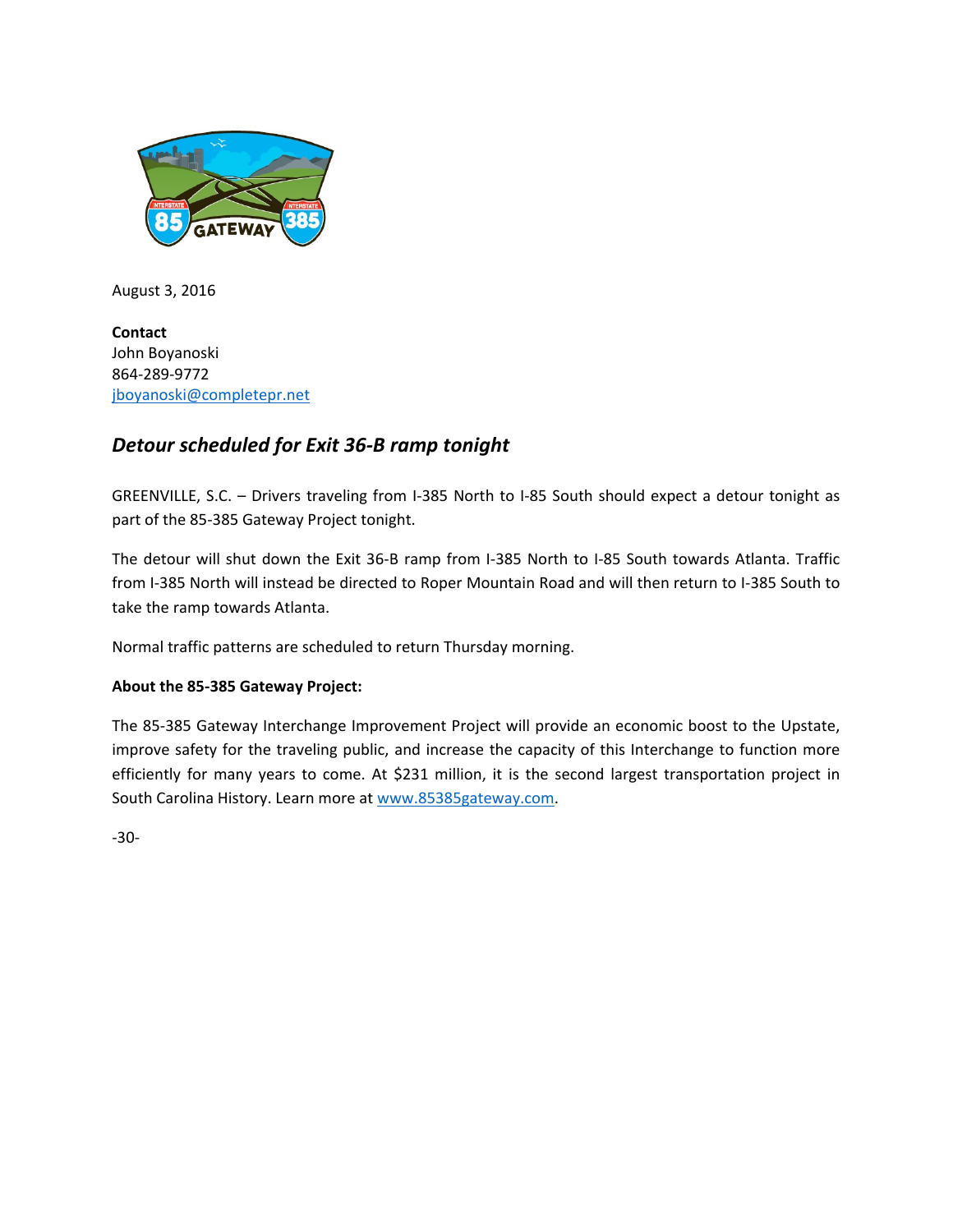

August 3, 2016

**Contact** John Boyanoski 864-289-9772 [jboyanoski@completepr.net](mailto:jboyanoski@completepr.net)

# *Detours scheduled for 85-385 Gateway Project tonight*

GREENVILLE, S.C. – Motorists driving through the 85-385 Gateway Project need to be alert for a detour at Exit 51-A.

Drivers using Interstate 85 North to get to Interstate 385 at Exit 51 will use the Woodruff Road ramp instead. From there, they will take a right hand turn and follow the signage to I-385.

In addition, vehicles travelling west on Woodruff Road will not be able to take the ramp to I-85 northbound. Instead, they will follow the signage to continue on Woodruff Road to Roper Mountain Road. They will make a right on Roper Mountain and get onto I-385 South, which in turn will take them to I-85 North. Traffic going east on Woodruff Road wanting to get to I-85 North will need to follow the signage to I-385 North and take Exit 36-A towards Spartanburg.

### **About the 85-385 Gateway Project:**

The 85-385 Gateway Interchange Improvement Project will provide an economic boost to the Upstate, improve safety for the traveling public, and increase the capacity of this Interchange to function more efficiently for many years to come. At \$231 million, it is the second largest transportation project in South Carolina History. Learn more at [www.85385gateway.com.](http://www.85385gateway.com/)

-30-